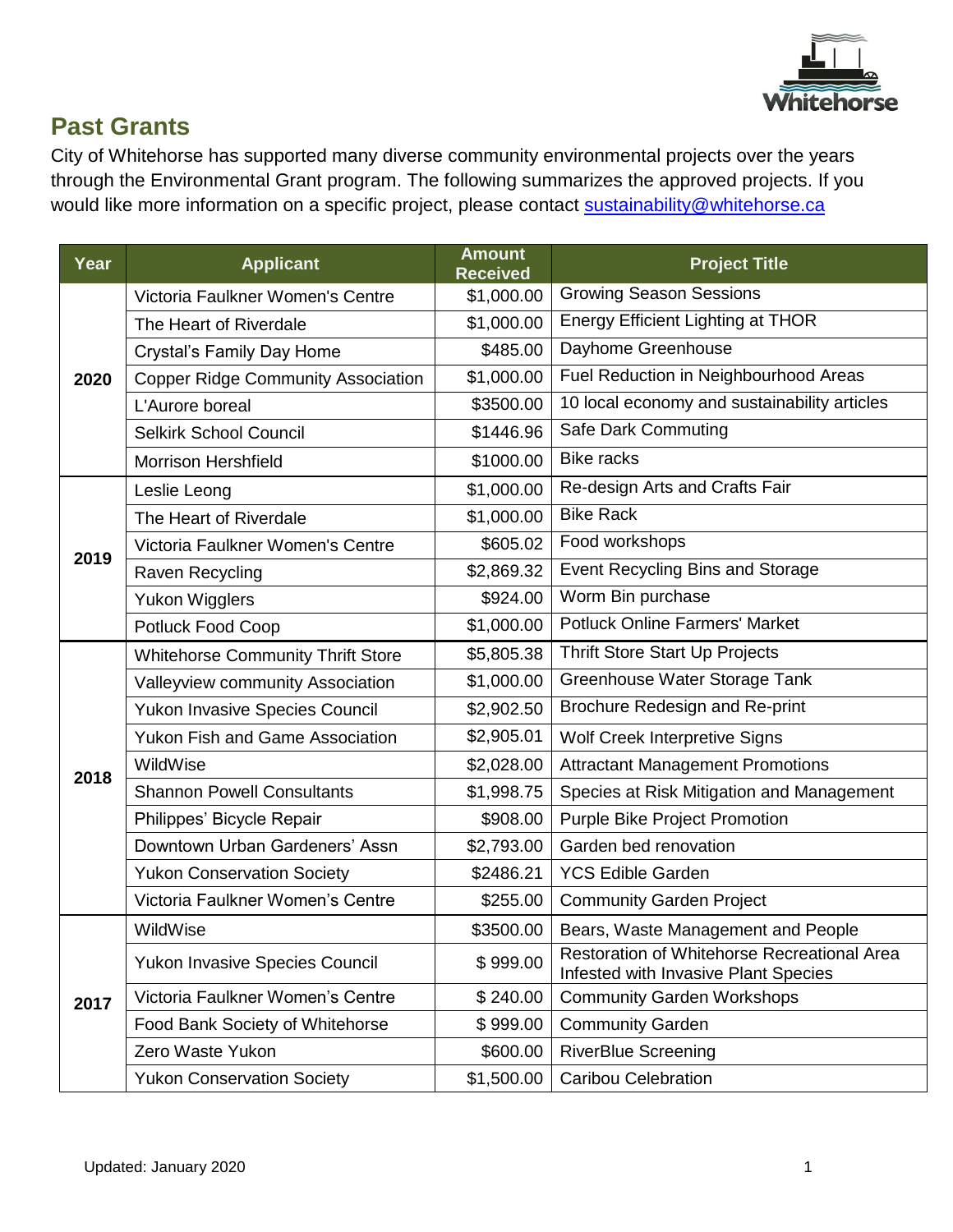

| Year | <b>Applicant</b>                                          | <b>Amount</b><br><b>Received</b> | <b>Project Title</b>                                                                           |
|------|-----------------------------------------------------------|----------------------------------|------------------------------------------------------------------------------------------------|
|      | <b>Shannon Powell Consultants</b>                         | \$2,450.00                       | Chadburn Lake Park Ecological Integrity<br><b>Monitoring Protocol</b>                          |
|      | Midnight Sun Dive Club                                    | \$1,334.00                       | Schwatka Lake Clean Up                                                                         |
|      | <b>Friends of McIntyre Creek</b>                          | \$468.83                         | <b>Trail Brochure Reprinting</b>                                                               |
|      | Ecole Whitehorse Elementary School                        | \$1500.00                        | <b>Fish Bike Rack</b>                                                                          |
| 2016 | <b>Yukon Transportation Museum</b>                        | \$749.49                         | Bike Rack and Interpretive Sign                                                                |
|      | Challenge                                                 | \$988.95                         | <b>Garden Tower Project</b>                                                                    |
|      | <b>Friends of McIntyre Creek</b>                          | \$700.00                         | McIntyre Creek Eco-Forum                                                                       |
|      | Old Way of Seeing Sustainable<br><b>Building Services</b> | \$300.00                         | Solar Domestic Hot Water Monitoring Project                                                    |
|      | <b>Wild Wise</b>                                          | \$960.00                         | Bear Aware Signage for Whitehorse Trails                                                       |
|      | Downtown Urban Gardeners' Society                         | \$950.00                         | <b>Whitehorse Community Garden Apiary</b>                                                      |
|      | <b>Riverside Grocery</b>                                  | \$575.00                         | <b>Business Front Naturalization</b>                                                           |
|      | <b>Yukon College</b>                                      | \$1200.00                        | <b>Bike Maintenance Station</b>                                                                |
|      | <b>Yukon Inter-Tribal Watershed Council</b>               | \$3,546.00                       | Active Layer Science in Whitehorse                                                             |
| 2015 | <b>Environmental Education Association</b><br>of Yukon    | \$4,350.00                       | <b>Environmental Education School Outreach</b><br>Program delivered by Earth Rangers           |
|      | Miles Canyon Historic Railway Society                     | \$2,000.00                       | What We Grow Exhibit - Greenhouse                                                              |
|      | <b>RPAY</b>                                               | \$5,030.00                       | 2016 Cycle Smart for Yukon Kids                                                                |
|      | Whitehorse Condominium Corporation<br>#2                  | \$5,330.00                       | Lewes Village Condo Community Garden                                                           |
|      | Yukonstruct                                               | \$4,200.00                       | Zero Waste Hackathon                                                                           |
|      | Whitehorse Cross Country Ski Club                         | \$3,200.00                       | <b>Trail Light Replacement</b>                                                                 |
|      | <b>RPAY</b>                                               | \$5,330.00                       | <b>Cycle Smart of Yukon Kids</b>                                                               |
|      | <b>Yukon Conservation Society</b>                         | \$3,450.00                       | Yukon's Energy Solutions (YES) Showcase                                                        |
|      | Science Adventures                                        | \$1,420.00                       | All Girls Science Club: The Science of<br>Transportation                                       |
| 2014 | <b>Friends of McIntyre Greek</b>                          | \$1,069.96                       | Eco-Forum                                                                                      |
|      | Centre for Human/Wildlife Conflict<br>Solutions           | \$2,000.00                       | Keeping Wildlife "Wild and Alive" in our<br><b>Wilderness City</b>                             |
|      | Raven Recycling                                           | \$3,400.00                       | Loading Dock Ramp Replacement                                                                  |
|      | <b>Yukon Bird Club</b>                                    | \$4,000.00                       | <b>Evaluating Pharmaceutical and Personal Care</b><br>Products at the Whitehorse Sewage Lagoon |
|      | <b>Yukon Fish and Game Association</b>                    | \$4,350.00                       | Monitoring Bees in the Whitehorse Area                                                         |
|      | <b>RPAY</b>                                               | \$5,000.00                       | <b>Cycle Smart for Yukon Kids</b>                                                              |
|      | Evergreen Home and Construction                           | \$4,850.00                       | Main St Solar Panel Installation                                                               |
| 2013 | Whitehorse Cross Country Ski Club                         | \$999.00                         | <b>Trail Lights Pilot Project</b>                                                              |
|      | P&M Recycling                                             | \$3,175.00                       | <b>Plastic to Fuel Emission Testing</b>                                                        |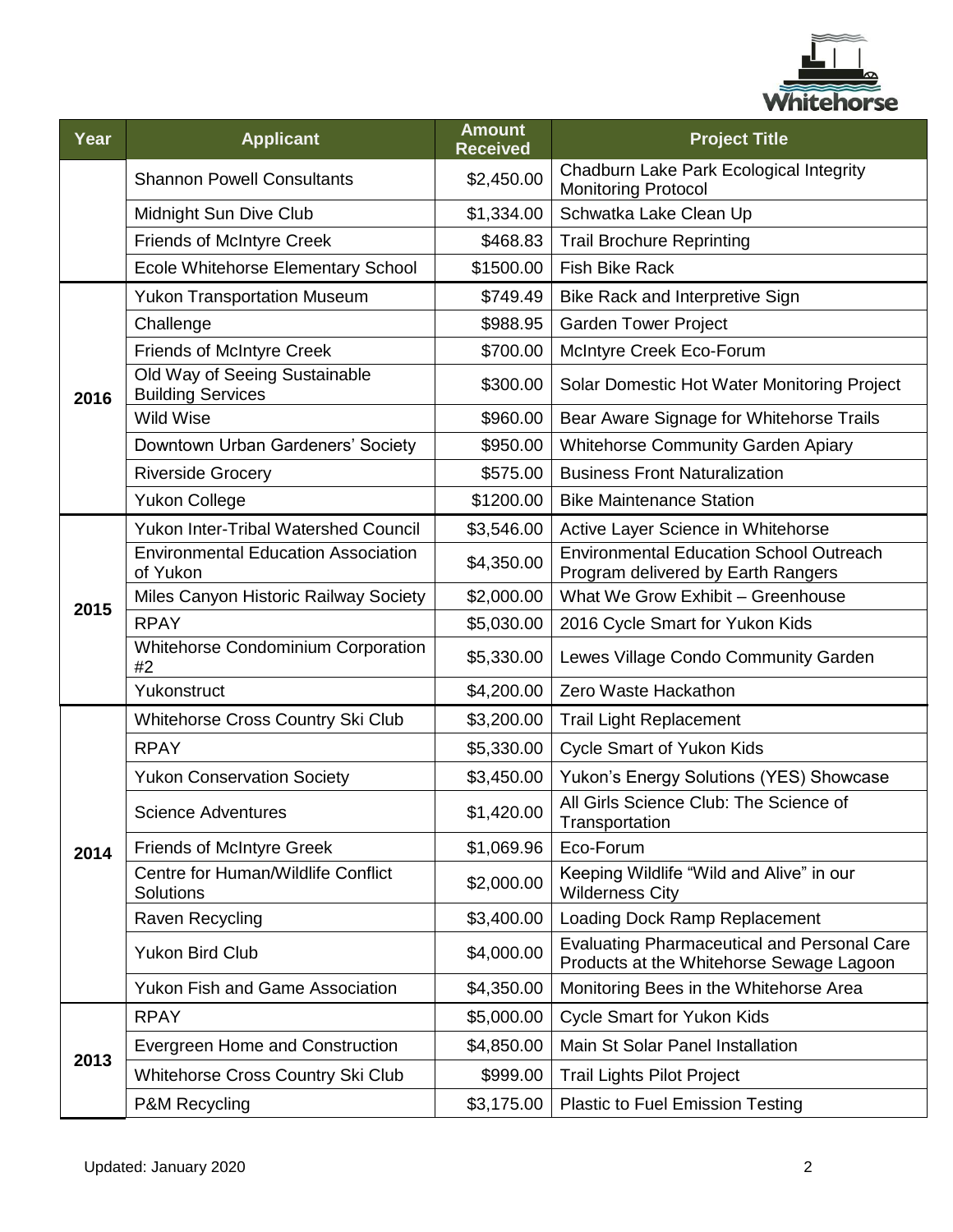

| Year | <b>Applicant</b>                                       | <b>Amount</b><br><b>Received</b> | <b>Project Title</b>                                                              |
|------|--------------------------------------------------------|----------------------------------|-----------------------------------------------------------------------------------|
|      | <b>Yukon Conservation Society</b>                      | \$1,500.00                       | <b>LNG Research</b>                                                               |
|      | <b>Yukon Bird Club</b>                                 | \$4,000.00                       | Pharmaceuticals in Whitehorse Sewage<br>Lagoon                                    |
|      | <b>Francis Casaubon</b>                                | \$2,400.00                       | Share the Road in Winter Documentary                                              |
|      | Yukon Blue Bin Recycling Society                       | \$1,675.00                       | Porter Creek Recycling Expansion                                                  |
|      | Centre for Human/Wildlife Conflict<br><b>Solutions</b> | \$1,000.00                       | Let's Live Smart with Yukon Wildlife                                              |
| 2012 | <b>Science Adventures</b>                              | \$1,500.00                       | <b>Girls Science Club</b>                                                         |
|      | <b>RPAY</b>                                            | \$2,800.00                       | <b>Cycle Smart for Yukon Kids</b>                                                 |
|      | Raven Recycling                                        | \$17,334.74                      | <b>Plastic Foam Compacting Machine</b>                                            |
|      | <b>Growing Ingenuity Society</b>                       | \$796.38                         | Mushroom Growing Workshop                                                         |
|      | <b>Yukon Invasive Species Council</b>                  | \$2,080.00                       | <b>Invasive Species Workshop</b>                                                  |
|      | <b>Yukon Bird Club</b>                                 | \$2,000.00                       | <b>Nest Boxes</b>                                                                 |
|      | Teegatha 'oh Zheh                                      | \$500.00                         | Greenhouse Project "From The Roots Up!"                                           |
| 2011 | Innovators in the Schools                              | \$1,500.00                       | <b>Girls Science Club</b>                                                         |
|      | <b>RPAY</b>                                            | \$5,505.00                       | Whitehorse Can-Bike Program                                                       |
|      | <b>BYTE</b>                                            | \$2,000.00                       | Youth And Climate Change Education                                                |
|      | Yukon College Renewable Resource<br>Management         | \$500.00                         | Carbon Storage Through Reforestation                                              |
|      | <b>Yukon Environmental Network</b>                     | \$1,000.00                       | The Earth Day Challenge Advertising                                               |
|      | <b>Riverdale Community Association</b>                 | \$500.00                         | <b>Winter Cycling Workshop</b>                                                    |
|      | <b>Many Rivers</b>                                     | \$866.25                         | <b>Bicycle Rack</b>                                                               |
| 2010 | Teegatha 'oh Zheh                                      | \$500.00                         | Garden Project "From The Roots Up!"                                               |
|      | <b>Raven Recycling Society</b>                         | \$7,300.00                       | <b>Cardboard Truck Replacement</b>                                                |
|      | Yukon Bird Club                                        | \$4,000.00                       | Bird Use Of The Whitehorse Sewage Lagoon -<br>Field Investigation And Data Review |
|      | Society of Yukon Bird Observatories                    | \$2,200.00                       | McIntrye Marsh Bird Banding Demonstration<br><b>Site</b>                          |
| 2009 | <b>College Drive Tenants Association</b>               | \$1,228.00                       | <b>Waste Diversion</b>                                                            |
| 2008 | <b>Raven Recycling Society</b>                         | \$21,248.25                      | Fork Lift                                                                         |
|      | Vanier School                                          | \$1,110.00                       | <b>Waste Diversion</b>                                                            |
|      | <b>Raven Recycling Society</b>                         | \$784.00                         | Recycling Signs At Landfill                                                       |
|      | <b>YCS</b>                                             | \$8,500.00                       | <b>Magical Thread DVD Creation</b>                                                |
| 2007 | <b>CBC</b>                                             | \$475.00                         | <b>Bike Rack</b>                                                                  |
|      | Yukon Fish and Game Association                        | \$400.00                         | Clean-Up                                                                          |
|      | L'Association Franco-Yukonnaise                        | \$500.00                         | <b>Bike Rack</b>                                                                  |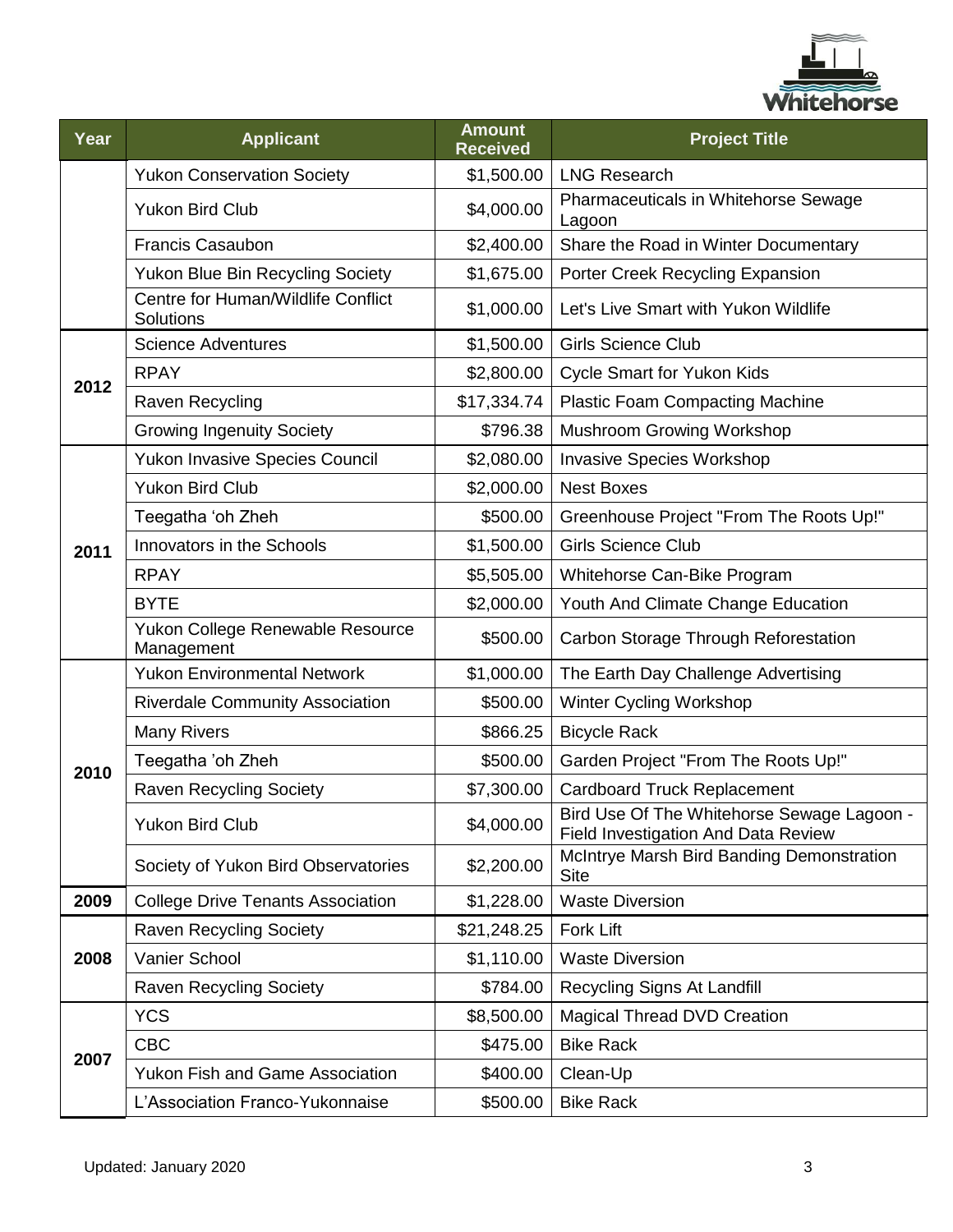

| Year | <b>Applicant</b>                                       | <b>Amount</b><br><b>Received</b> | <b>Project Title</b>                               |
|------|--------------------------------------------------------|----------------------------------|----------------------------------------------------|
|      | <b>Environmental Educators Association</b><br>of Yukon | \$2,960.00                       | <b>Envirothon Equipment</b>                        |
|      | <b>Valleyview Community Association</b>                | \$450.00                         | <b>Flower Boxes for Road</b>                       |
|      | <b>BYTE</b>                                            | \$1,700.00                       | <b>Greening Office Space</b>                       |
|      | <b>YCS</b>                                             | \$2,800.00                       | Earth Day                                          |
|      | <b>Yukon Arts Society</b>                              | \$5,000.00                       | Lonely Leprechaun Puppet Play on Climate<br>Change |
|      | <b>Consider It Growing Society</b>                     | \$1,988.00                       | <b>Gardening Materials and Education</b>           |
|      | Raven Recycling                                        | \$992.00                         | <b>Automatic Doors to Depot</b>                    |
|      | <b>Yukon Quest</b>                                     | \$1,250.00                       | <b>Bike Rack</b>                                   |
| 2006 | Raven Recycling                                        | \$999.00                         | <b>Cardboard Recycling Shelter</b>                 |
|      | <b>Yukon Women's Transition Home</b>                   | \$279.04                         | <b>Backyard Composter Construction</b>             |
|      | <b>Whitehorse General Hospital</b>                     | \$1,000.00                       | <b>Bike Rack</b>                                   |
|      | <b>Mountain View Golf Course</b>                       | \$485.19                         | <b>Bat Houses</b>                                  |
|      | Whitehorse Cross Country Ski Club                      | \$1,650.00                       | <b>Interpretive Displays</b>                       |
| 2005 | <b>Yukon Conservation Society</b>                      | \$4,900.00                       | One Tonne Challenge School Visits                  |
|      | <b>Yukon Environmental Network</b>                     | \$3,017.00                       | <b>Yukon Enviro Fair</b>                           |
|      | La Garderie du Petit Cheval Blanc                      | \$226.56                         | <b>Recycling And Composting Station</b>            |
|      | <b>Whitehorse Elementary</b>                           | \$137.02                         | <b>Recycling Project</b>                           |
|      | <b>Yukon Women's Transition Home</b><br>Society        | \$494.34                         | <b>Recycling Project</b>                           |
| 2004 | <b>Takhini North</b>                                   | \$2,200.00                       | <b>Summer Conservation Projects</b>                |
|      | <b>Yukon Conservation Society</b>                      | \$5,000.00                       | <b>Hikes and Bikes Book</b>                        |
|      | <b>Raven Recycling Society</b>                         | \$5,745.00                       | <b>Compost Marketing Plan</b>                      |
|      | Skills Canada                                          |                                  | \$8,500.00 Solar Panels                            |
| 2003 | Northern Research Institute                            | \$1,500.00                       | Caribou Project                                    |
|      | <b>Yukon College</b>                                   | \$1,000.00                       | Cafeteria Compost Setup                            |
|      | Raven Recycling                                        | \$1,916.16                       | Recycling Signs for Landfill                       |
| 2002 | <b>Yukon Conservation Society</b>                      | \$10,000.00                      | Climate Change School Project                      |
|      | Takhini School                                         | \$4,306.75                       | <b>School Yard Naturalization</b>                  |
|      | <b>Environmental Educators Association</b>             | \$1,000.00                       | <b>Telling Our Stories Conference</b>              |
| 2001 | Helping Hands Help the World Society                   | \$9,433.12                       | Porter Creek Recycling Depot                       |
|      | Elijah Smith School                                    | \$3,235.50                       | <b>School Yard Naturalization</b>                  |
|      | Sierra Youth Coalition                                 | \$775.00                         | Youth Project Green Conference                     |